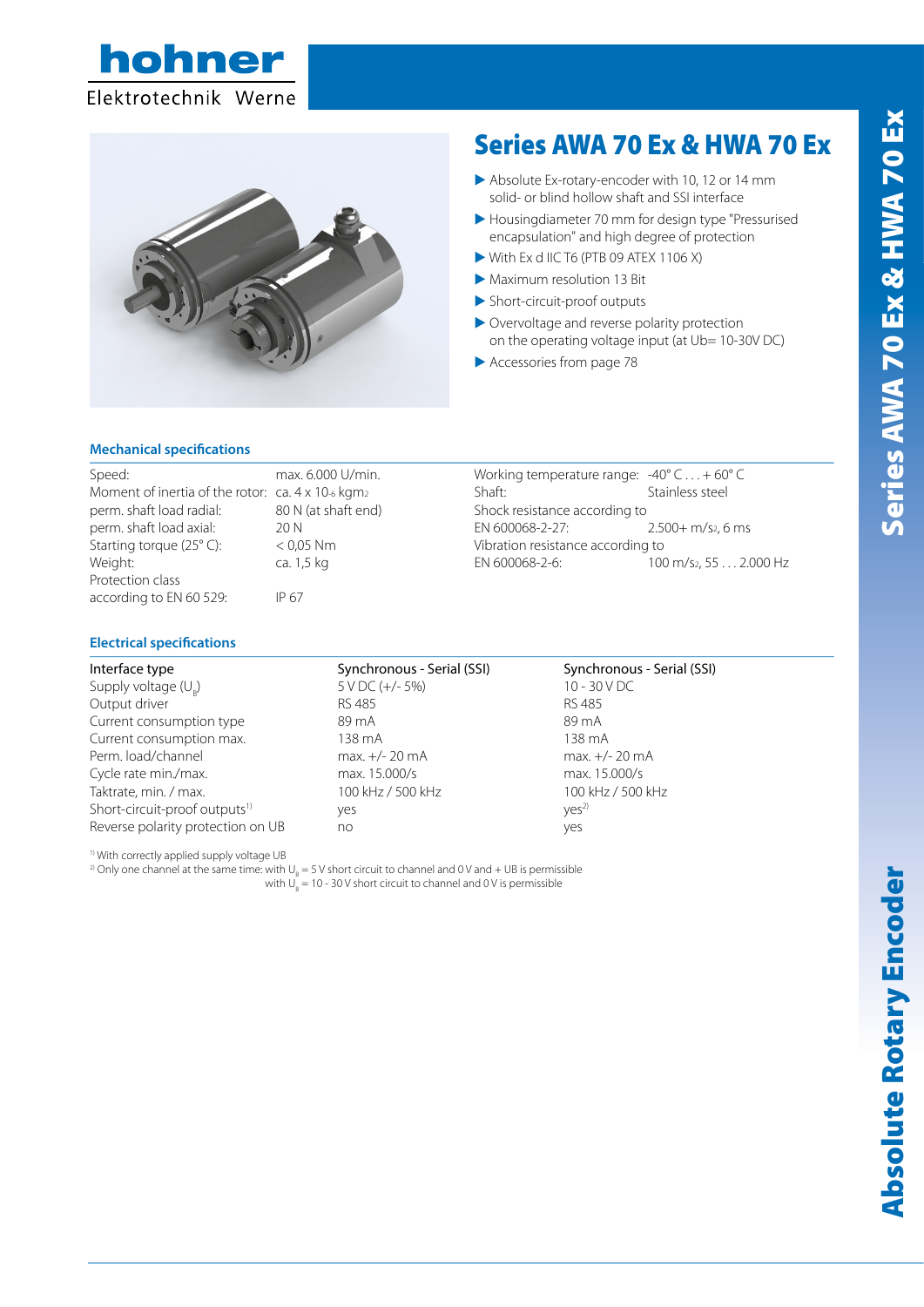

**Mechanical dimensions**







73Absolute Rotary Encoder Series HWA 70 Ex & HWA 70 Ex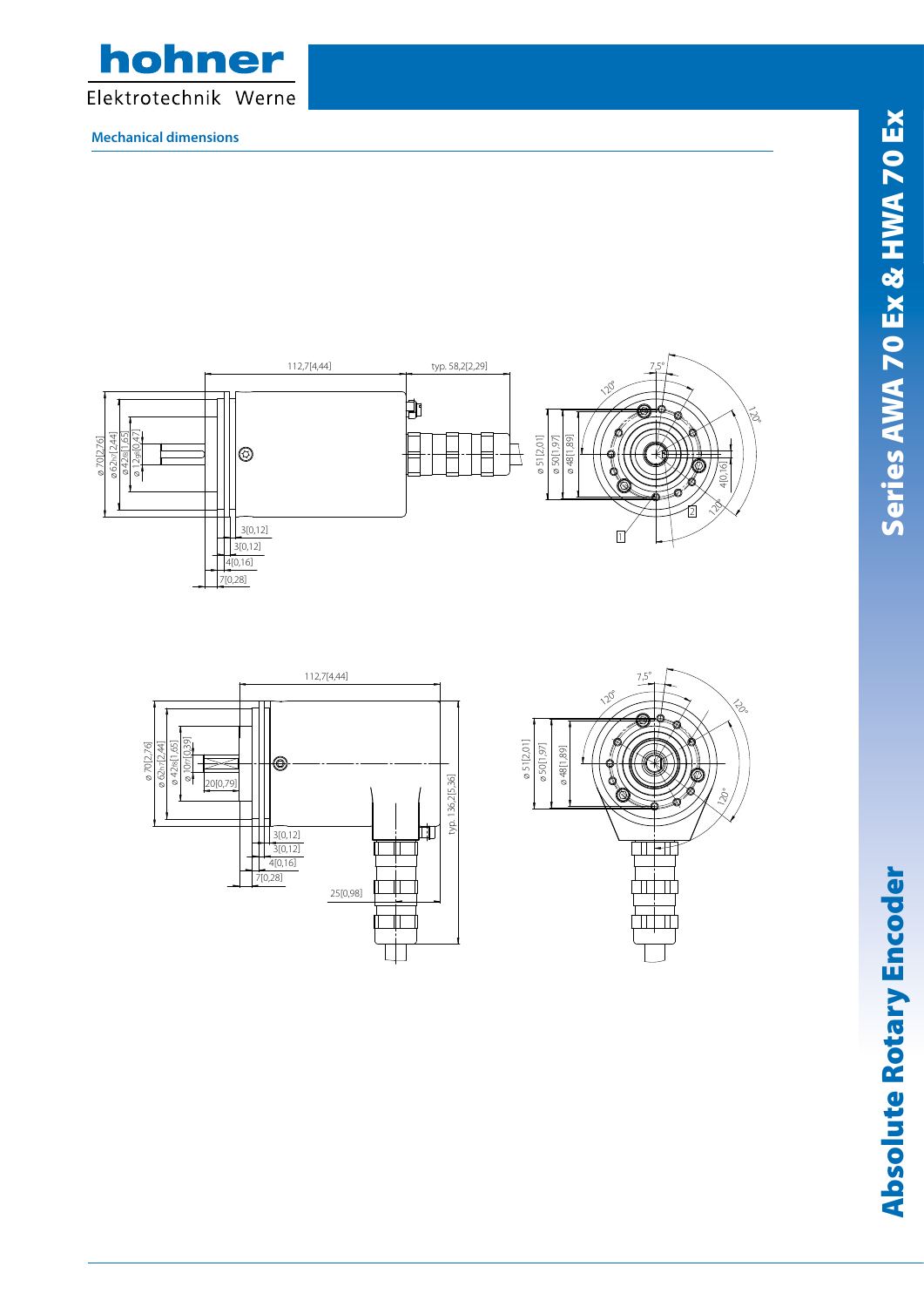

**Mechanical dimensions**